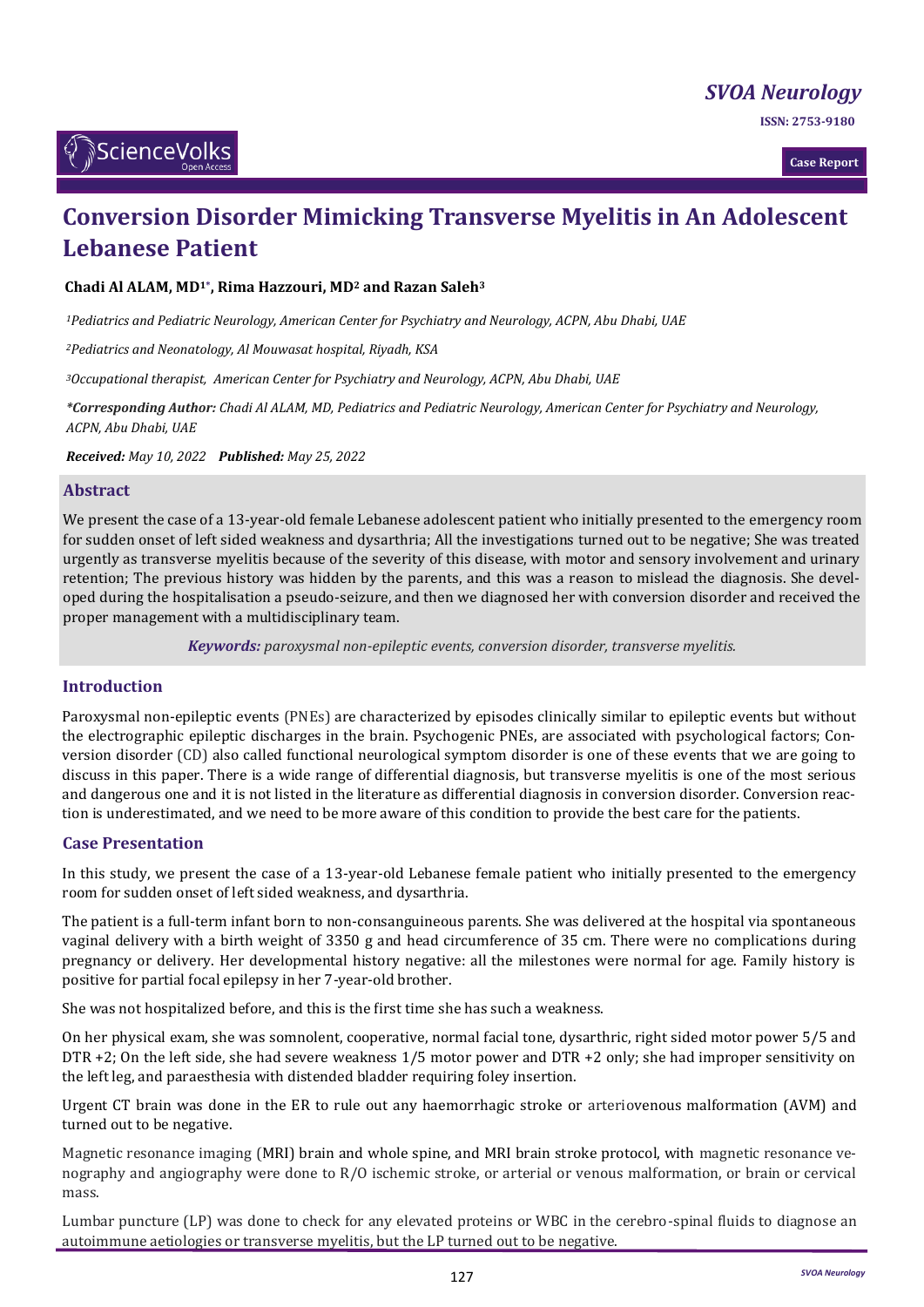## Electromyography (EMG) and nerve conduction velocity (NCV) both were negative.

Despite the negative work up of all the imaging and the LP, we decided to treat her as transverse myelitis, because we have an acute motor weakness and sensory involvement and urinary retention, and because imaging and LP can still be negative in the early phase of transverse myelitis.

We started her on methylprednisolone sodium succinate 30mg/kg/day for 3 days.

On day 1 of steroids, she had a minimal motor power improvement of 2/5. But she was not able to speak completely.

On day 2, her motor power on the left side is decreased to 1/5, with complete mutism, and no urinary or bowel movement retention or incontinence.

On day 3, she had a sudden episode of shaking all over her bodies, not defined as clonic nor tonic movements.

EEG was performed with induction, and we were able to induce the same shacking episode with no electrographic correlation.

We stopped steroids, and we diagnosed the case as a conversion disorder, a classification of paroxysmal non-epileptic events or pseudo seizures.

We conducted a multidisciplinary team with the parents, and they informed us that they are having divorce and they are not handling well this issue with their children, and the mutism and the weakness were happened more than 3 times for the last 3 months and lasted for 5 days each.

The case was transferred under the care of psychiatry team and was followed by psychotherapist without medication.

Our patient showed significant improvement and she left the hospital in 4 days, and back to normal. She was followed regularly with psychiatry team and since the last 2 years, she was free of attacks.

## **Discussion**

## **Transverse myelitis**

Transverse myelitis (TM) is an acquired focal inflammatory disorder affecting the spinal cord, presenting as rapid or sudden onset of weakness, involving motor system, associated with sensory deficits, and bladder or bowel dysfunction. It can occur independently secondary to an infection, or as part of other autoimmune neuro-inflammatory disorders [1], such as multiple sclerosis, acute disseminated encephalomyelitis, acute flaccid myelitis and neuromyelitis Optica spectrum disorder known as Devic syndrome or disease. TM occurs at any level of the spinal cord but affects commonly the thoracic region. It causes bilateral deficiencies below the level affected, and it may only cause partial or focal involvement. [2] The incidence of transverse myelitis is estimated 1 to 8 new cases per 1 million people per year. [3] There is no difference in occurrence between Euro/American-born and Afro/Asian-born populations. [3]TM affects men and women equally. Women with multiple sclerosis tend to be more affected. [4] It can affect patients at any ages, but it presents more at the ages 10, 20, and above 40. [5] As per one case series, 64% of cases were idiopathic (primary TM) in nature, and the rest, 36% were associated with a disease (secondary TM). Other reports include idiopathic TM accounting for 15 to 30% of cases. [6] To make the diagnoses, a compressive cord lesion must be excluded first by MRI. This is followed by a confirmation of inflammation either by a gadolinium-enhanced MRI or LP. [7]

The first-line therapy for the treatment of transverse myelitis is intravenous glucocorticoids. High-dose intravenous glucocorticoids should be initiated as soon as possible. No delay in the treatment is accepted. Potential regimens would include methylprednisolone or dexamethasone for 3 to 5 days. If no response on steroids, then plasma exchange may be efficacious for acute central nervous system demyelinating disease. [8.9]

Most patients with idiopathic TM should at least have a partial recovery. It should begin within 1 to 3 months and should continue to improve with rehabilitation therapy. [10]

### **Conversion Disorder**

PNEs are characterized by episodes clinically like those of epileptic events, without the electrographic epileptic discharges in the brain. They involve motor, sensory and emotional changes, with or without impairment of consciousness. PNEs represents a rate of 15% (12%–16%) of patients referred to epilepsy clinic. [11.12] A review of 887 paediatric patients treated in an epilepsy monitoring unit, assessed by clinical history and video-electroencephalography, found a 15.9% rate of non-epileptic events. [11] Another study showed that 30-35% of children diagnosed with epilepsy are misdiagnosed. [13,14] Even for specialists, the diagnosis is sometimes difficult and requires a lot of attention and expertise. Almost 25% of paroxysmal events are misdiagnosed with specialist in neurology and neuropsychologist and psychiatrists. [15] Inadequate clinical history, incorrect interpretation of test results, consideration of traditional but unreliable warning signs, are among the factors that lead to a misdiagnosis. [16]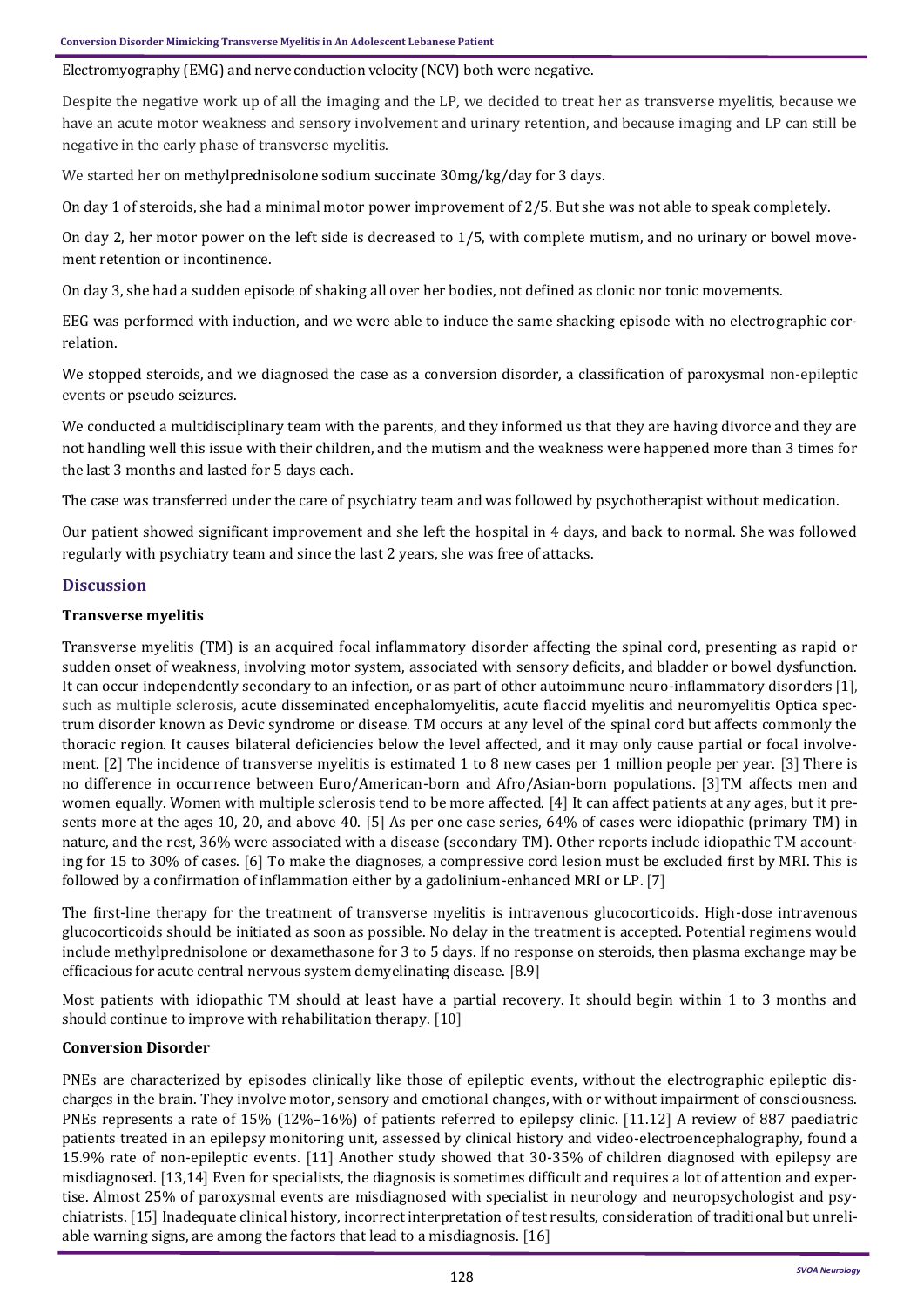Non-epileptic events are classified as physiological or psychogenic. Physiological PNEs are associated with organic causes and are classified into hypoxic–ischemic phenomena, migraine-associated disorders, sleep disorders, and movement disorders.

However, Psychogenic PNEs, are associated with psychological factors. This includes conversion disorder also called functional neurological symptom disorder, with panic disorder as a differential diagnosis. [17,18, 19]. In CD, there are one or more symptoms of motor function or sensory changes that are not well explained by other mental disorders or medical conditions. [19] This is a great mimicker of seizures or strokes, where we have focal motor and sensory deficit. These events are prevalent in 1% - 9% in children and adolescence with suspected epilepsy. [20] Psychogenic events have been reported in children from 5 years of age; the frequency of this type of event increases with age, with psychogenic events being the most common non-epileptic events in adolescence. [21]

Approximately 10% of patients with psychogenic PNE also have epilepsy. [12,22]. Factitious disorder and simulation disorder are on top of the differential diagnosis. [19] When the patient falsifies sign and symptoms or inducing injury or disease this is called factitious disorder. However, Simulation involves purposely and consciously the production of signs and symptoms for personal gain, like simulating a seizure to stay home.

The approach for CD consists of a multidisciplinary approach including psychiatrist, psychologist, and behavioural therapist with psychoeducation, and medications sometimes.

# **Conclusion**

Paroxysmal non-epileptic events are sometimes misdiagnosed and can be a great mimicker of neurological diseases or disorders that requires very fast treatment like transverse myelitis. Psychological conditions are still considered as taboo almost everywhere. Conversion disorder is one of the PNEs; It is still underestimated, and we should be more aware of this condition to prevent unnecessary tests and to provide faster approach and management. The earlier we diagnose, the better the outcome.

# **Conflict of Interest**

The authors declare no conflict of interest.

## **References**

[1. West TW, Hess C, Cree BA. Acute transverse myelitis: demyelinating, inflammatory, and infectious myelopa](https://pubmed.ncbi.nlm.nih.gov/22961185/)thies. Semin Neurol. [2012 Apr;32\(2\):97](https://pubmed.ncbi.nlm.nih.gov/22961185/)-113.

[2. Krishnan C, Kaplin AI, Pardo CA, Kerr DA, Keswani SC. Demyelinating disorders: update on transverse myelitis.](https://link.springer.com/article/10.1007/s11910-006-0011-1) Curr [Neurol Neurosci Rep.](https://link.springer.com/article/10.1007/s11910-006-0011-1) 2006 May;6(3):236-43.

[3. Berman M, Feldman S, Alter M, Zilber N, Kahana E. Acute transverse myelitis: incidence and etiologic considera](https://pubmed.ncbi.nlm.nih.gov/7196523/)tions. Neurology. [1981 Aug;31\(8\):966](https://pubmed.ncbi.nlm.nih.gov/7196523/)-71.

[4. Scott TF, Frohman EM, De Seze J, Gronseth GS, Weinshenker BG., Therapeutics and Technology Assessment Subcom](https://n.neurology.org/content/77/24/2128)mittee of American Academy of Neurology. Evidence-[based guideline: clinical evaluation and treatment of transverse](https://n.neurology.org/content/77/24/2128)  [myelitis: report of the Therapeutics and Technology Assessment Subcommittee of the American Academy of Neurolo](https://n.neurology.org/content/77/24/2128)gy. Neurology. [2011 Dec 13;77\(24\):2128](https://n.neurology.org/content/77/24/2128)-34.

[5. ALTROCCHI PH. ACUTE TRANSVERSE MYELOPATHY.](https://pubmed.ncbi.nlm.nih.gov/14048158/) Arch Neurol. 1963 Aug; 9:111- 9.

[6. Beh SC, Greenberg BM, Frohman T, Frohman EM. Transverse myelitis.](https://pubmed.ncbi.nlm.nih.gov/23186897/) Neurol Clin. 2013 Feb;31(1):79-138.

7. [Transverse Myelitis Consortium Working Group. Proposed diagnostic criteria and nosology of acute transverse myeli](https://pubmed.ncbi.nlm.nih.gov/12236201/)tis. Neurology. [2002 Aug 27;59\(4\):499](https://pubmed.ncbi.nlm.nih.gov/12236201/)-505.

[8. Weinshenker BG, O'Brien PC, Petterson TM, Noseworthy JH, Lucchinetti CF, Dodick DW, Pineda AA, Stevens LN, Rodri](https://pubmed.ncbi.nlm.nih.gov/10589540/)[guez M. A randomized trial of plasma exchange in acute central nervous system inflammatory demyelinating dis](https://pubmed.ncbi.nlm.nih.gov/10589540/)ease. Ann Neurol. [1999 Dec;46\(6\):878](https://pubmed.ncbi.nlm.nih.gov/10589540/)-86.

[9. Cortese I, Chaudhry V, So YT, Cantor F, Cornblath DR, Rae](https://pubmed.ncbi.nlm.nih.gov/21242498/)-Grant A. Evidence-based guideline update: Plasmapheresis [in neurologic disorders: report of the Therapeutics and Technology Assessment Subcommittee of the American Acade](https://pubmed.ncbi.nlm.nih.gov/21242498/)my of Neurology. Neurology. [2011 Jan 18;76\(3\):294](https://pubmed.ncbi.nlm.nih.gov/21242498/)-300.

10. Defresne P, Hollenberg H, Husson B, Tabarki B, Landrieu P, Huault G, Tardieu M, Sébire G. Acute transverse myelitis [in children: clinical course and prognostic factors.](https://pubmed.ncbi.nlm.nih.gov/12886975/) J Child Neurol. 2003 Jun;18(6):401-6.